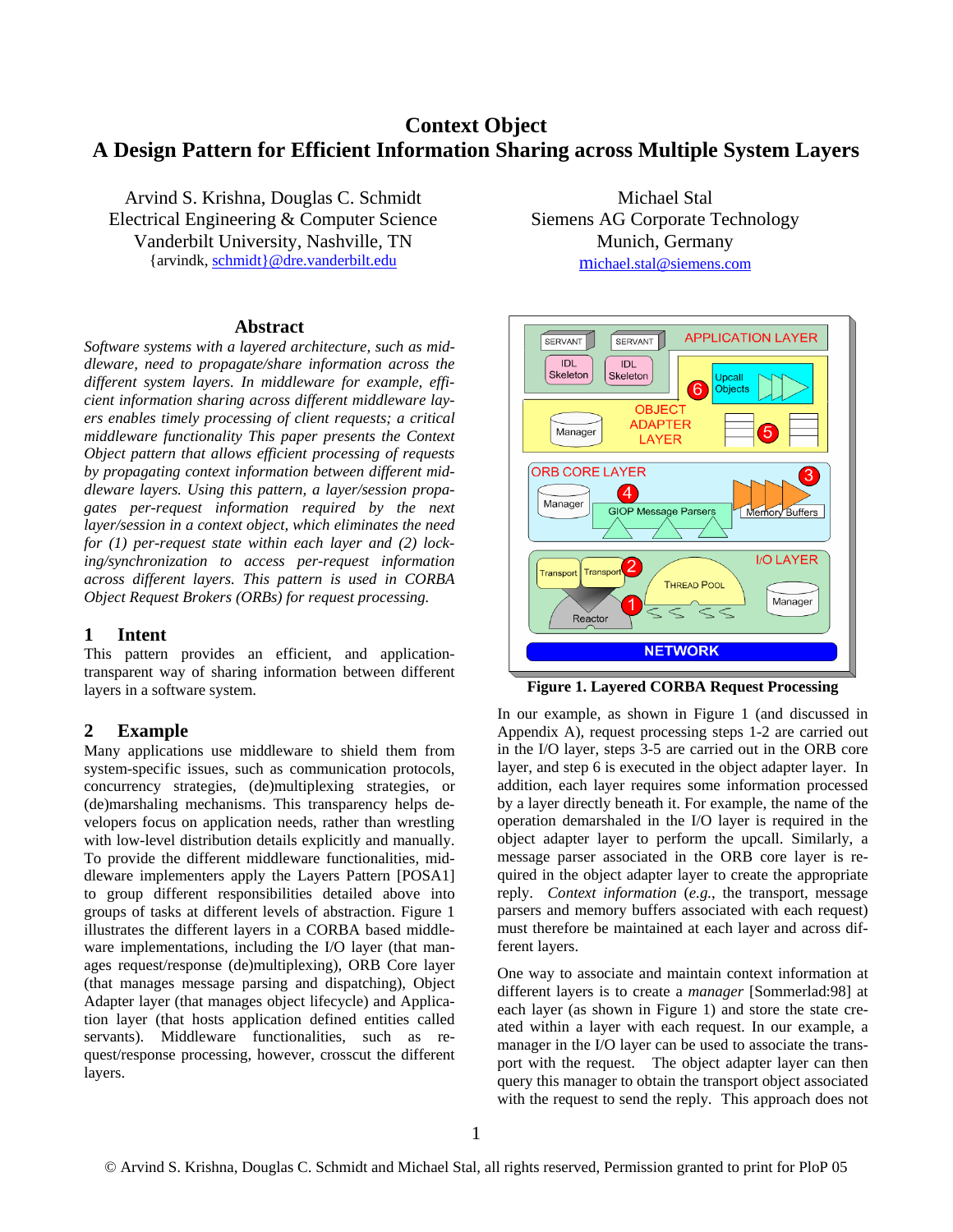scale well, however, since it (1) forces the ORB to maintain a manager for every objected created as a part of request processing, (2) incurs lookup overhead since information is distributed in different managers, and (3) requires synchronization between the server threads in multithreaded ORB configurations.

A manager-per-layer model also necessitates removing the state associated in each store after processing a request, which increases the overhead of processing requests. These factors therefore motivate the use of alternative techniques that maximize the efficiency of processing requests, irrespective of the type of request, services associated, and the context information.

### **3 Context**

Software systems that provide rich and configurable set of functionalities resulting in multiple layers.

# **4 Problem**

Communication middleware provides developers with a powerful and rich set of services for building applications. These services often require context information to track relationships between clients and servers. For example, in QoS-enabled middleware implementations, such as Realtime CORBA [RT-CORBA:00], priorities can be conveyed with requests so that middleware implementations can adapt their processing according to these priorities, *i.e.,* by assigning the incoming request to a thread with the appropriate priority. Since this context information often crosscuts normal request processing at each layer, developers need to determine *how context information can be passed and maintained efficiently* since using *ad hoc* context management mechanisms for each service or middleware layer yields middleware implementations that are hard to maintain, change, or evolve.

Designing middleware implementations that pass context information across middleware layers efficiently is hard since the following forces must be resolved:

- Context information depends on the type of requests and associated QoS policies. For example, the service context information in the request depends on the services associated with the ORB. Similarly, a CORBA LocateRequest message (used to determine if the server is capable of handling requests on an object reference) has a different format than a normal CORBA request.
- The specifications for features and options for middleware can be large. For example, new CORBA specifications (such as Deployment and Configuration of Components [DnC:03]) has been recently added by the OMG. Similarly, research efforts are examining inte-

grating fault-tolerance with real-time CORBA [Gokhale:02].

Explicit (de)allocation of resources along the critical request response path in a middleware implementation should be minimized.

In addressing the previous forces care must be taken to provide a solution that:

- Presents an architecture that can be extended easily, *e.g.*, adding a new protocol may require enhancements to the I/O layer or the ORB core or Object Adapter layers, but should not break the interface between the layers nor increase overhead for other protocols.
- Is transparent to the application, *i.e.*, does not expose any API.

The problem is therefore how (1) context information required for processing different middleware functionalities (such as different services or different message types) can be propagated efficiently within middleware and (2) middleware developers can minimize/eliminate changes to the critical processing path, while adding support for new middleware functionality.

### **5 Solution**

Associate state (such as remote address information, socket information, and the right message parsers) required to process a request with the request. For every request that a client invokes on a service hosted in a server, create a generic *context object* to store all the state necessary to process the request. As the request is processed at each layer, add/remove the state required/redundant for further request processing to the context object. The server uses information in the context object to process the request and send the response to the client. Likewise, the client uses the context object to store request-specific information (such as request priority) and map the response from the server to the right application logic. To minimize memory allocations, recycle the context object after processing the request.

# **6 Structure**

Figure 2 shows the structure of all the participants and their relationships in the context object pattern.

# **7 Participants**

The following are the participants in the Context Object pattern.

• **Layer1:** Create the context object, initialize it, and add context information to the object, and upcall the next layer passing on the context object.  $\rightarrow$  In our example the I/O layer creates the context ob-

ject and adds context information, such as the socket, transport, and buffers associated with the client connection.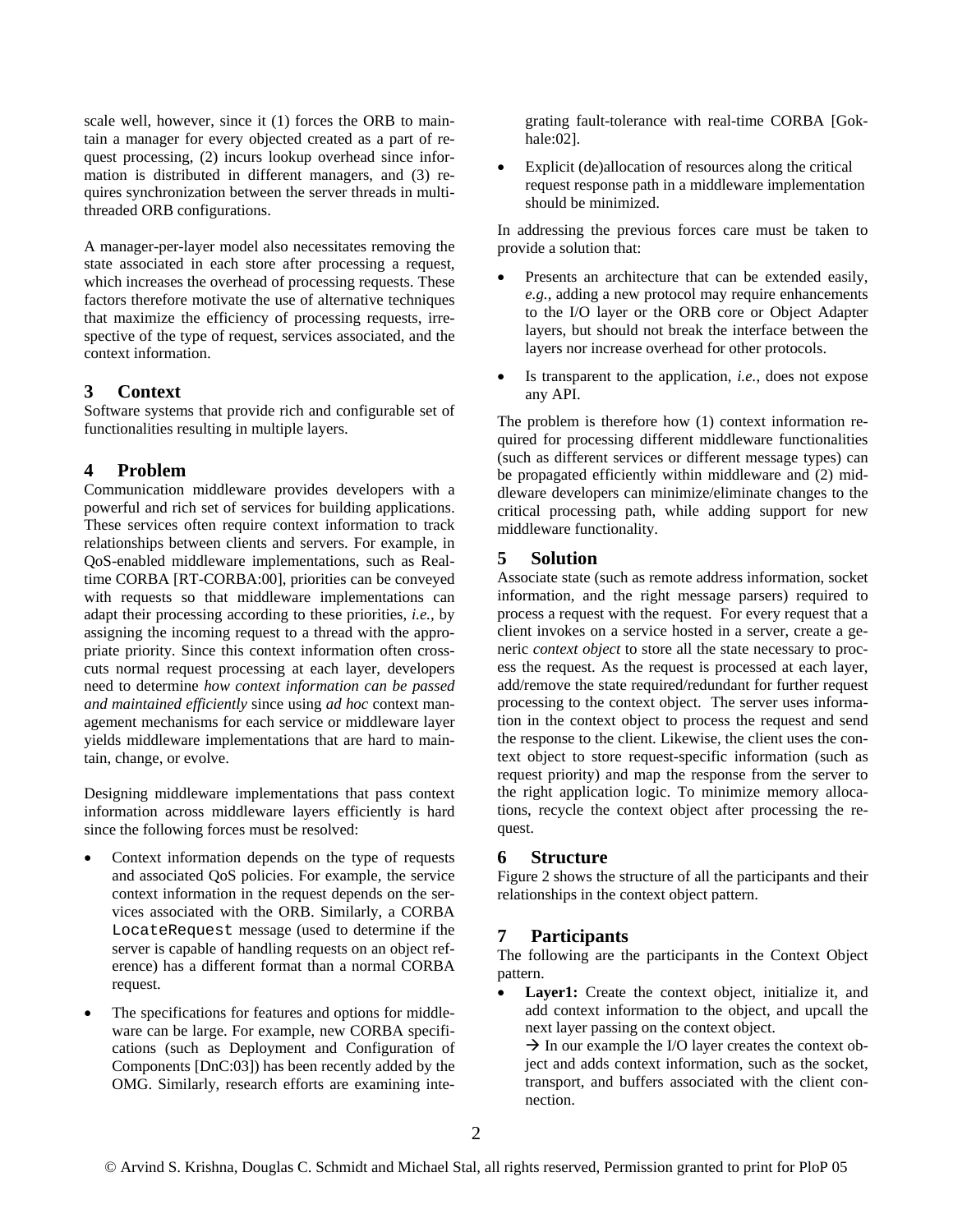| Class:                                                                                                                           | Collaborator                           |
|----------------------------------------------------------------------------------------------------------------------------------|----------------------------------------|
| Layer 1                                                                                                                          | $\bullet$ Layer 2                      |
| Responsibility:<br>• Creates Context Object<br>• Adds context information<br>• Upcalls next Layer passing Context<br>information | $\bullet$ Context<br>Object<br>Factory |

LayerJ (where J=2..n): Receive the Context Object from the layer below it, add context information, and pass it on to the next layer, *i.e*, (J+1). If J is the final layer, complete the request processing and send the reply to the client. The call stack unwinds and Layer 1 can reuse the request for the next request processing cycle.

 $\rightarrow$  In our example, the ORB layer (layer 2) uses the service context information in the context object created by the I/O layer (layer 1) to take suitable action, such as setting the right priority information and passing it to the object adapter layer (layer 3), which upcalls the application layer (layer 4) and sends the response using the socket information in the context ob-

ject.

| Class:                                                                                                                                          | Collaborator        |
|-------------------------------------------------------------------------------------------------------------------------------------------------|---------------------|
| Layer J                                                                                                                                         | • Layer $J+1$       |
| Responsibility:<br>• Adds and uses service context<br>information in the context object<br>• Pass it to the next layer if not the last<br>layer | $\bullet$ Layer J-1 |

• **ContextObjectFactory:** Define an interface and a factory method that creates a context object.

 $\rightarrow$  In our example, the ORB defines a factory class with a create() operation defined. The I/O layer uses this factory to create a context object. The factory can also use the recycle method () to cache/recycle context objects.

| Class:                                                                            | Collaborator      |
|-----------------------------------------------------------------------------------|-------------------|
| Context Object Factory                                                            | $\bullet$ Layer 1 |
| Responsibility:<br>• Provides an interface to create<br>different context objects |                   |

| Class:                                                                                                        | Collaborator      |
|---------------------------------------------------------------------------------------------------------------|-------------------|
| Context Object                                                                                                | $\bullet$ Layer 1 |
| Responsibility:<br>• Provides accessor and mutator op-<br>erations to add and retrieve context<br>information |                   |

• **ContextObject:** Define accessor and mutator operations to get/set context information.

 $\rightarrow$  In our example, the context object has operations get\_end\_point\_info () *to* get the IP address



**Figure 2. Structure of Context Object Pattern** 

of the peer and *operation ()* to set the name of the operation to invoke on the application provided servant.

### **8 Dynamics**

The following scenarios detail the interactions in the Context Object pattern.

**Scenario 1: Creation of a context object.** A context object is created by the first layer, e.g., Layer1 via the create() operation provided by the ContextObjectFactory. The following figure illustrates this scenario.



**Scenario 2: Context addition and propagation.** After a ContextObject has been created, Layer1 adds context information required by Layer2. Layer1 then upcalls Layer2 passing the ContextObject. Layer2 (or any LayerJ, where J is not the last layer) follows a similar procedure of adding or obtaining context information stored in the object. It is important to note that the first layer, (Layer1) only adds context information, while the last layer (Layern) only retrieves context information associated with the ContextObject. The following figure illustrates this scenario.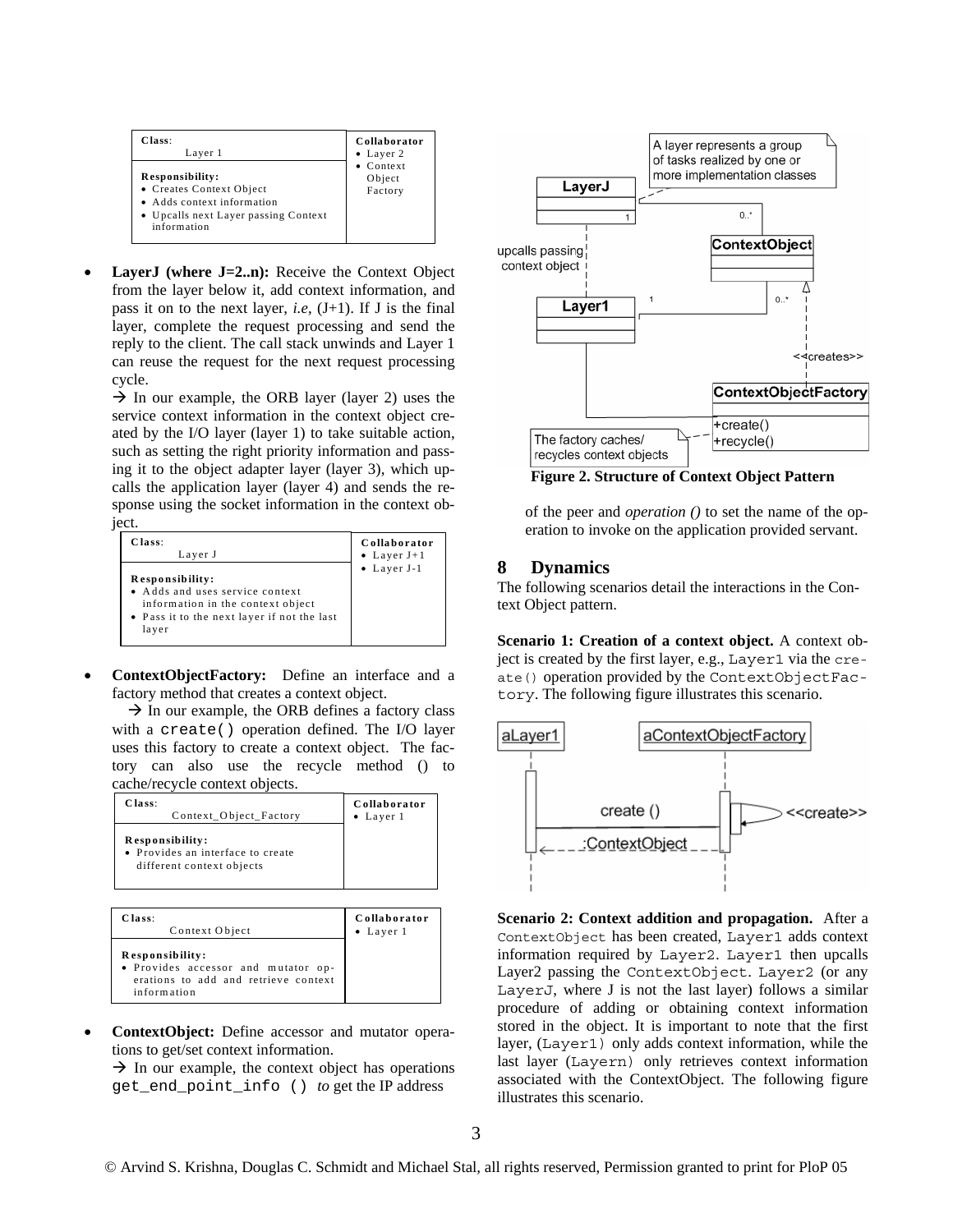

**Scenario 3: Reusing context objects.** After one request/response processing cycle, Layer1 uses the recycle operation provided on the ContextObjectFactory. This enables the factory to recycle the ContextObject. The following figure illustrates this scenario.



### **9 Implementation**

The following steps are involved in implementing the Context Object pattern:

1. **Determine the information associated with a context object**. For each layer, determine the context information that is required by the next layer and provide operations to set/get that context information. Context information restricted to a single layer is not added to the Context Object. Use the Strategy pattern [GoF:95] to associate the right type of context information within the context object. The use of Strategy pattern also enables to accommodate variability. For example, middleware solutions support multiple protocols such as Internet Inter-ORB protocol (IIOP), User Datagram Protocol (UDP), and Stream Control Transfer Protocol (SCTP) [SCTP:01] for communication. Rather than create different types of context objects for each protocol, a middleware developer associates the context object with a base strategy class or interface that each protocol implements. At run-time this base strategy is associated with the concrete protocol used.

→ The TAO [TAO:98] CORBA ORB supports different protocols, such as Internet Inter-ORB protocol (IIOP), User Datagram Protocol (UDP), and Stream Control Transfer Protocol (SCTP) [SCTP:01] for communication. To transparently access each protocol, the Strategy pattern is used to associate the right protocol with the context object.

- 2. **Define the representation of context object.** The application developer should be unaware of the existence of context objects. Moreover, the context object representations should work seamlessly across different request types. The following are the two types of representations:
	- *Heap-allocated context objects.* In this approach, context objects are allocated dynamically using new operators in C++ and Java. Pointers in C++ and references in Java are then used to access (add or remove) context information within the objects.
	- *Stack-allocated context objects*. In this approach, context objects are created on the thread's stack rather than the heap. This approach is restricted to languages such as C++ that support stack allocation of non-primitive types.

The heap-allocated approach eases the sharing of context objects across threads. In this approach, context objects can be put in queues shared by (1) producer/consumer threads and/or (2) asynchronous and synchronous processing layers as in a Half-Sync/Half-Async [POSA2:00] architectural pattern. The disadvantage of this approach is the need for dynamic allocation along the critical request processing path, which can be expensive. To alleviate this shortcoming, implementations can create a pool of context objects to service requests using an eager allocation strategy [POSA3:04]. A stack allocated approach is less expensive than heap allocation and is used in high performance C++ ORBs, such as TAO, to eliminate dynamic allocation along the critical path. An advantage of this approach is that it can be used in the Leader/Followers [POSA2:00] pattern that reduces dynamic (de)allocation, synchronization, and context switching when processing client requests. The disadvantage is the difficulty of sharing context objects across different threads.

3. **Determine how to pass Context Objects between the middleware layers.** This step is typically straightforward, *i.e.*, context objects can be passed either explicitly or implicitly. Explicit parameters are defined in signature of operations (as either pointers or references) used for communication between middleware layers. Implicit parameters are typically stored in a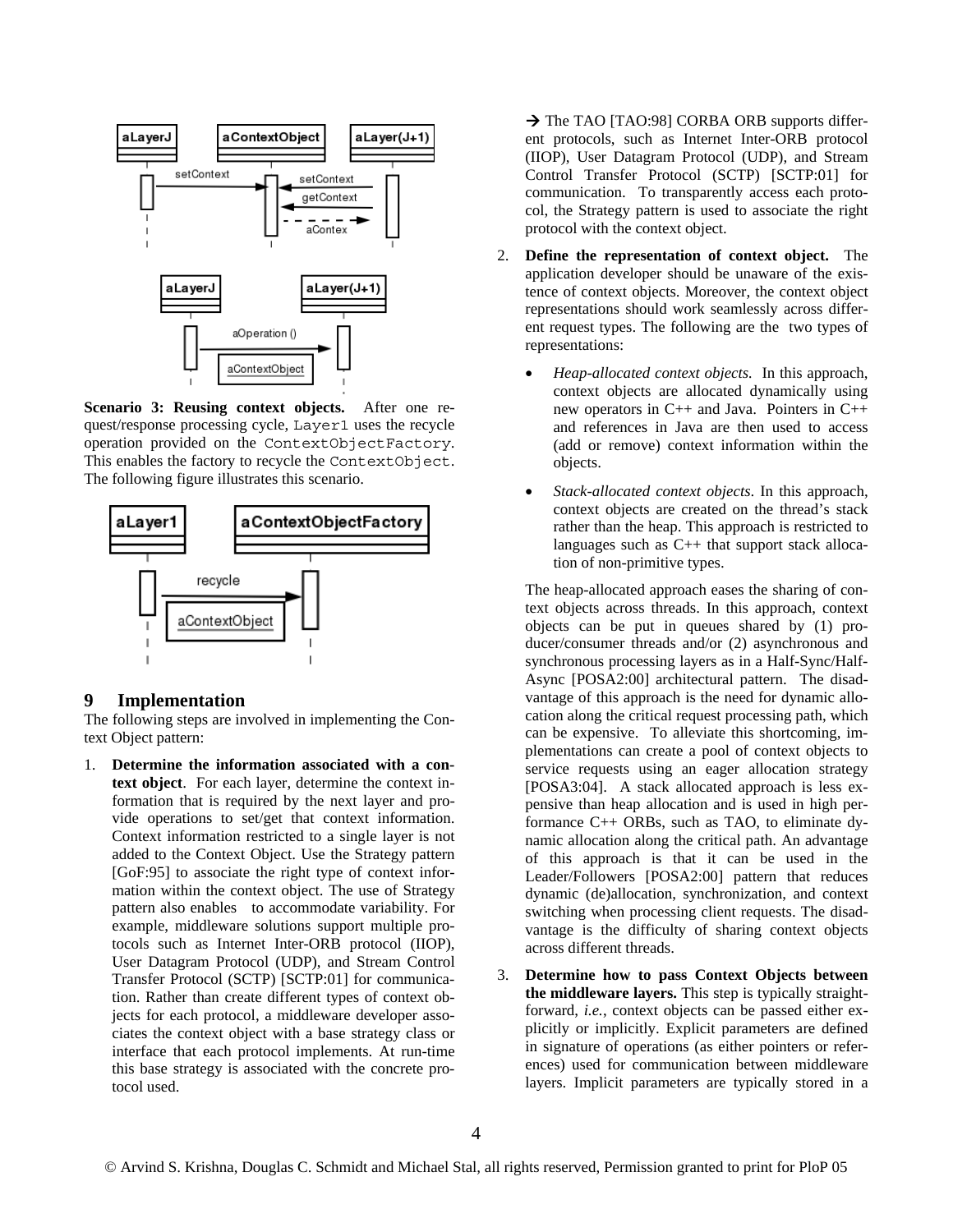thread specific storage [POSA2:00] or stored as environment accessed transparently by different layers. In the *Example Resolved* section, we show how to pass context objects explicitly.

# **10 Example Resolved**

Consider a scenario where a CORBA server provides facilities for clients to query current stock prices. We refer to the server as a stock quoter. This server provides a get\_quote() operation to get stock quotes. A client, using the server's object reference, invokes the get\_quote() operation as follows:

long quote =  $obj\_ref \rightarrow get\_quote$  ("Google");

Figure 4 illustrates how the demultiplexing process changes compared to Figure 1 when using a context object. A reactor listening on the server socket detects the request and reads the request onto an input buffer. The reactor notifies an event Handler (IOEventHandler) to further



**Figure 4: Layered CORBA demultiplexing using Context Object** 

process the request using the process\_request() operation. This method creates a Context Object, associating with it the transport (protocol specific (de) marshaling functionality and the buffer which stores the request message. Next, the event handler, uses the appropriate message parser to parse the message header.

This example illustrates how each layer adds/retrieves context information required/provided by the layer directly above/below it. Finally we describe the Context\_Object class that encapsulates the information along with the appropriate accessor/mutator operations for individual data elements.

```
void 
IOEventHandler::process_request () 
{ 
 // Use the Object Factory to create the 
 // Context Object 
 Context Object server request =
     this->factory ->
        create_context_object (transport_, 
                                incoming \overline{)};
  // Parse the request header 
 bool error = 
      transport_->message_parser()-> 
         parse<sup>header</sup> (server request);
 // Raise exception if bad header 
 if (error) throw (BAD HEADER ());
 // Ask the next layer to handle request 
 next_layer->dispatch (server_request);
}
```
This operation also populates the Context\_Object with the CORBA service context information, end point information and the target operation name. This per request context information is stored in the context object for use by the next layers. If the request header information is parsed properly, the next layer (which in our case is the ORB\_Core layer) can further process the request.

```
void 
Message_Parser::parse_header 
    (Context_Object &request) 
{ 
   Input_Stream &input = 
      request.incoming (); 
   // Parse & populate the Context 
   // information 
  Service Context & context =
    input.parse_context_information (); 
   request.context (context); 
   // Parse & populate end-point information 
   // i.e. target host name port 
   request.end_point_info 
   (input.unmarshall target info ();
   // Parse and populate operation name 
   request.operation 
       (input.operation_name ()); 
}
```
The ORB Core layer uses service context information stored in the Context\_Object to take appropriate actions such as setting the right priority of the thread processing the request. This step shows how information stored in the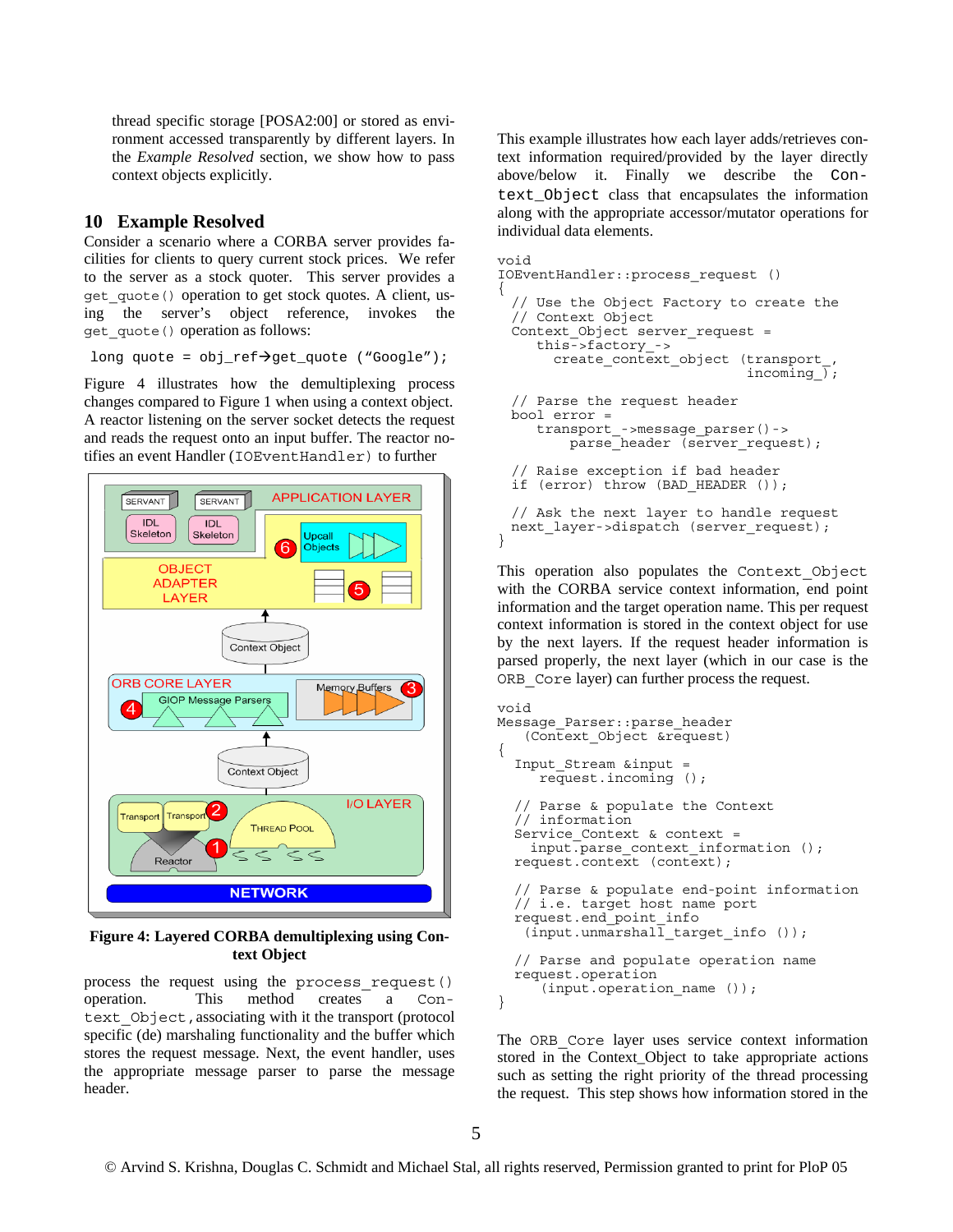Context\_Object by the lower layer is used in the next layer. This layer then parses (parse\_object\_key operation) the unique key information (ObjectKey) from the request and uses it to find the next (Object\_Adapter) layer processing the request. The object key is associated with the context object for use in the next layer. The object adapter layer uses the context information populated by both the I/O and ORB layers to further process the request.

After the request has been processed completely, the call stack un-winds and the I/O layer sends the response back to the client.

```
void 
ORB_Core::dispatch (Context_Object &request) 
{ 
    // Process the context information 
    this-> 
   process_context_info 
      (request.service_context ()); 
   // Parse request to find Object key 
   ObjectKey &key = 
      parse object key (request);
  request.object key (key);
   // Consult internal map to get the right 
   // Object_Adapter to process the request 
  Object Adapter *adapter =this->map_[key]; 
   // Use this adapter to service request 
   if (adapter) 
    return adapter->dispatch (request); 
   // Raise right exception 
   throw (ADAPTER_NOT_FOUND ()); 
} 
// Context Object class 
class Context_Object { 
public: 
     /// Get/Set operation name 
    const char *operation (void) const; 
     void operation (const char *operation, 
                     size t length);
    /// Return the context information 
    /// in the request/reply 
    Service Context [] &
      service context (void);
    /// Get and set the request id 
    long request id (void) const;
    void request_id (long req); 
    /// Check if response is required 
    bool is response expected () const;
    /// Get/Set Object Key information 
    ObjectKey &object key ();
    void object key (const ObjectKey &key);
    /// Send reply to client
```

```
void send_reply (); 
 private: 
    Transport *transport_; 
    // Transport interface 
   std::string operation_; 
   // Operation name of operation 
   Request_Context request_context_; 
   // Service Context information 
   ObjectKey object_key_ ; 
   // Unique identifier for each request 
   Profile end point_;
   // Representation of target host port 
   // details
```
};

# **11 Known Uses**

**Web servers and server pages engines** provide context objects to efficiently share information for different requests within the same session. Due to the stateless design of HTTP, this is the only way to provide context information across otherwise independent HTTP requests. For example, login information and other security related information might be provided. Access to the context objects is enabled using techniques such as cookies (which are asynchronous completion tokens) or URL rewriting.

**Scheduler activations** are a mechanism where the kernel notifies an address spaces about kernel events affecting it [Andersen:92]. This approach allows an application to have complete knowledge of its scheduling state. Similarly, the user-level thread scheduler informs the kernel (via scheduler activations), of user level events the kernel should be aware of in making scheduling decisions. Scheduler activations are context objects used to exchange address space specific context information between the kernel and user level schedulers. Scheduler activations have also been implemented on the NetBSD [Nathan] operating system.

**CORBA Request Processing**. The TAO CORBA ORB [TAO] uses the Context Object pattern to demultiplex various types of requests and responses efficiently, scalably, and predictably. Upon receipt of a server request, a TAO server creates a CORBA-specified ServerRequest context object to hold the input and output buffers for the request. As the request is demultiplexed, successive layers add context information, such as the transport associated with the requests, the service context details, and protocol properties. Interceptors and fault-tolerance mechanisms use this context object to add information to the context object transparently. TAO also implements *service contexts*, which is another CORBA-specified mechanism for implicitly passing context information (such as priorities, security keys, and transaction identifiers) between a client and a server.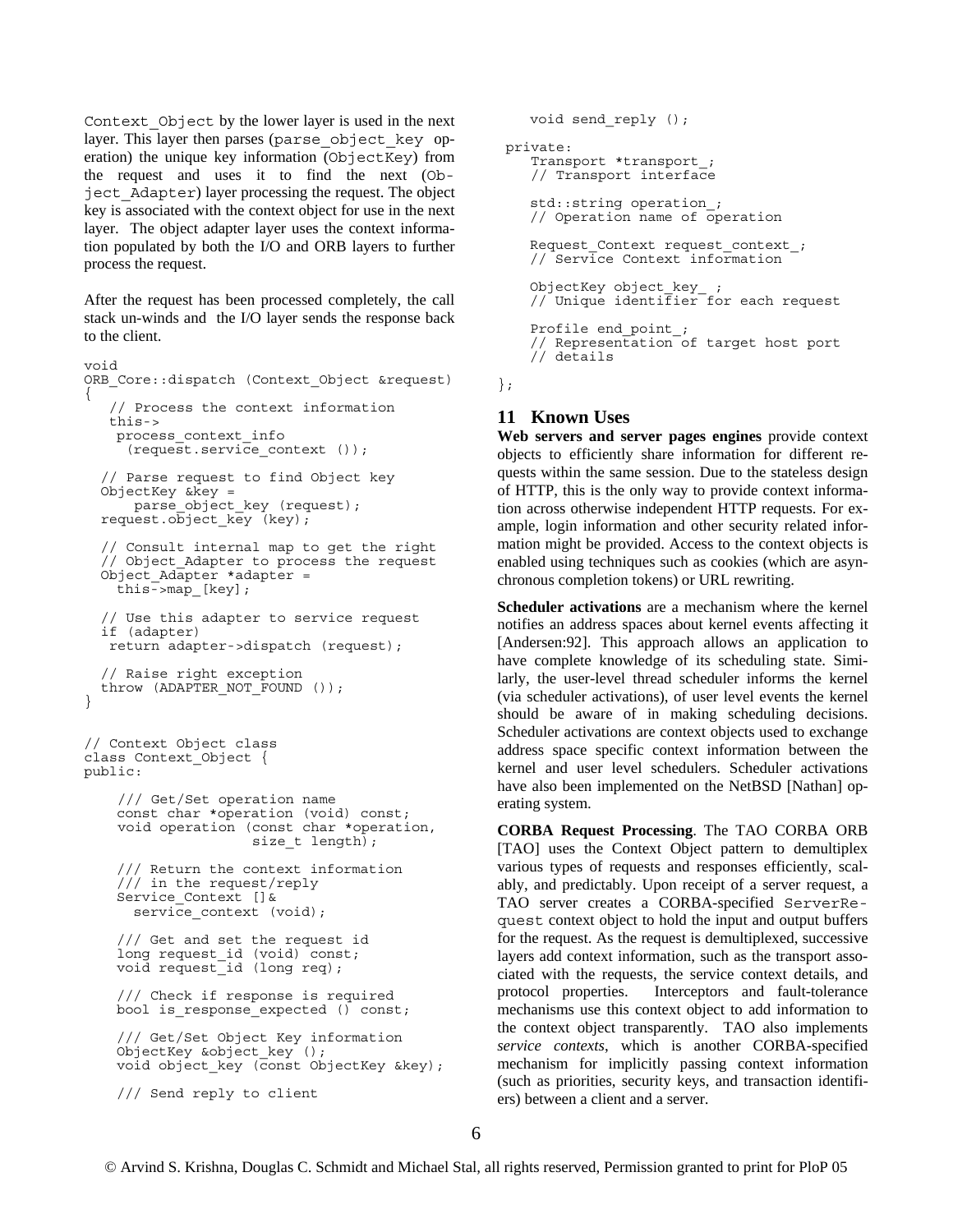**Theme Park tickets** are human examples of the Context Object pattern. Consider a theme park that offers both free and paid rides. Visitors can choose packages that have varying prices based on the different rides chosen by visitors. The park uses a wrist-band as a ticket that has information about the ticket, price, and number of rides, etc. As a visitor proceeds through the park, her ticket is modified by a scanner that adds context to the band. Subsequently, all the information needed to validate her entry in the same/different ride is present in the band. The band acts as a context object that is efficient and easier for the park officials than having a database at each ride and tracking how many times the user has visited a particular ride.

### **12 Consequences**

The Context Object pattern has the following **benefits:** 

- It allows middleware developers to provide service for different request types without having to change the critical request processing path within the middleware.
- It enables efficient use of resources, such as request buffers, within the middleware since a context object can be recycled for different requests, thereby minimizing the number of dynamic allocations and reducing the amount of space needed.
- It eliminates the need for each middleware layer to store per request state. A context object can be associated with each thread processing the request, which alleviates the need to synchronize access to context information in each layer.
- It does not dictate any concurrency approach within the middleware, i.e., both synchronous and asynchronous request processing can be implemented at a server that uses context objects.

This pattern also incurs the following **liabilities:** 

- Dynamically allocated context objects can degrade request processing latency due to (de)allocation for each request, which can also adversely affect latency and cause memory leaks if memory management is not done properly.
- As middleware implementations grow in functionality, the interface provided by a context object can become bloated. This can be ameliorated by using Decoupled Context Interface pattern [Hen:05]. This pattern allows the dependency between the context object and its type to be specified using interfaces thereby enabling different implementations of the Context Object to be created.
- The Context Object can grow in size if the context information added by a layer is not deleted by subsequent layers.

#### **13 See Also**

Existing patterns in the literature do not resolve all the aforementioned forces. For example, the *Chain of Respon-* *sibility* pattern [GOF:95] decouples the sender of a request/event from the actual component that handles the request/event by propagating the event along the hierarchy until a handler for the event is found. In this case, however, each layer performs some computation based on the context information and passes the request to the next layer in the hierarchy.

In the *Pipes and Filter* pattern [POSA1:96], data streams are transmitted via pipes to filters that transform the input generating modified output. Filters are relatively independent, i.e., an upstream filter makes as few assumptions as possible about the downstream filter and vice versa. In our case, however, a higher layer requires information from its lower layer. Moreover, correctness depends on the order in which the steps are executed (e.g.,  $I/O \rightarrow ORB$  $\csc \rightarrow$  object adapter).

In the *Asynchronous Completion Token* (ACT) [POSA2:00] pattern, a client invokes an asynchronous operation on a service. To help the client process the response from the service efficiently, it transmits an ACT which is a value that identifies the state necessary for the client to process the response, with the request. The response from the service also contains the same information, which is used by the client to find the completion handler efficiently. Similar to context objects, an asynchronous completion token (ACT) simplifies the data structure that a client needs to determine the right action. Context objects are also valid for only one request/response cycle, i.e., they are ephemeral, whereas multiple invocations of the same operation can have the same ACT.

In the *Encapsuate Context* [EncapsulateContext:03] pattern, a context container is used to hold all system or global data that would otherwise be scattered throughout different parts of the system. This pattern enables passing new system information into existing interfaces without having to add new parameters to a function's parameter list. Other patterns such as Role Specific/Partitioned Contexts [Hen:05] enable encapsulate context objects to be split according to usage roles. The Context object pattern is similar to the Encapsulate Context pattern since it enables new features to be added without having to modify existing interfaces. In addition, context objects provide a mechanism for accessing global/environment data and also enable addition/deletion of dynamic (per request) system information efficiently across different system layers.

In the *Variable Argument* [Zdun:05] pattern, the argument syntax allows for passing a variable number of parameters. In the *Optional Argument* pattern, special syntax is used to denote an argument as optional. A default value is supplied in case the client does not provide the argument. The *Nonpositional* parameter passing pattern allows parameters to be passed in any order by enabling arguments to be passed as name/value pairs. The aforementioned patterns can be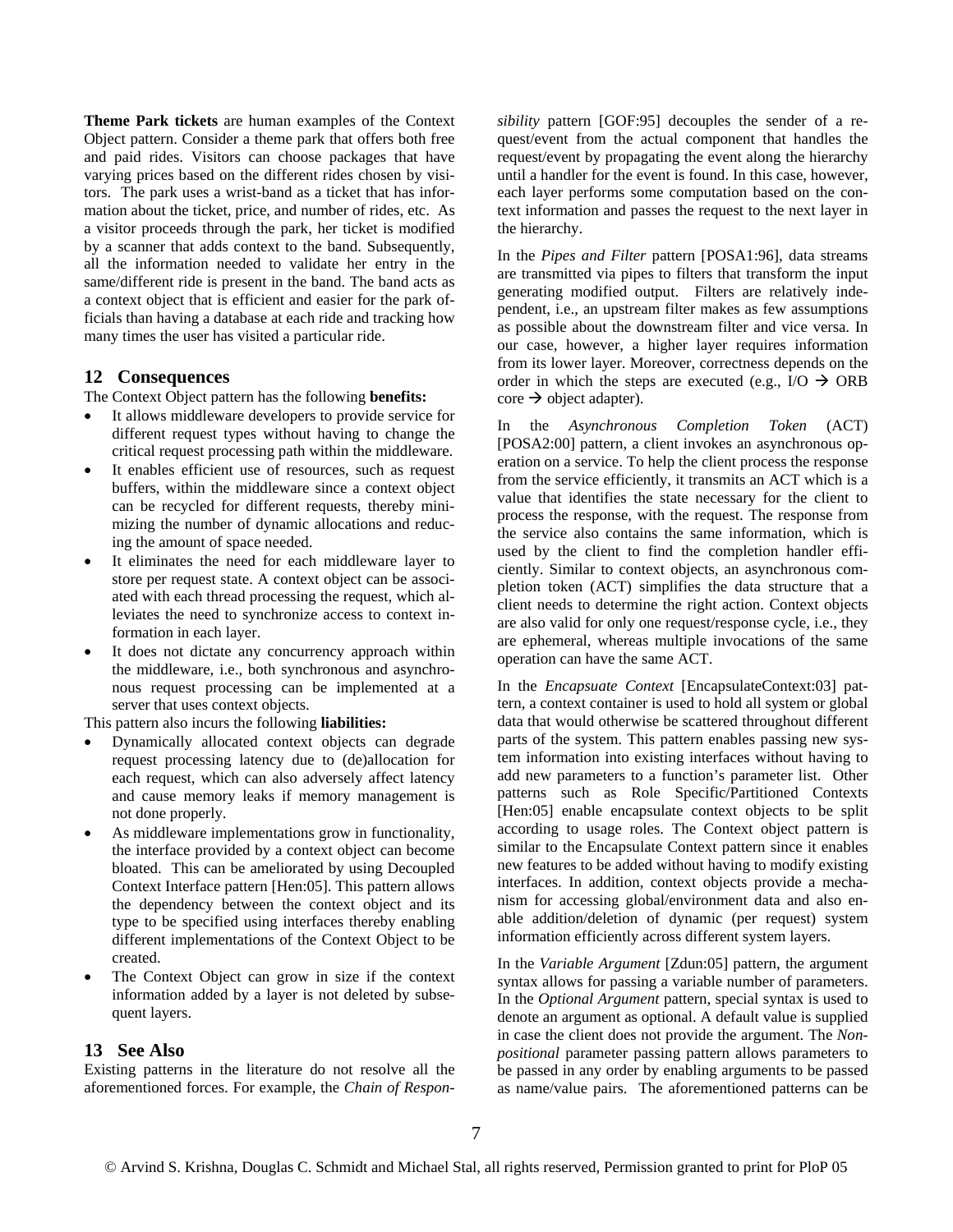used to implement a context object. For example, the variable argument pattern can be used to store different data on a per request basis. Similarly, the optional argument pattern can be used to provide a default value for context data in situations where a client does not provide one.

In the *Abstract Session* pattern [Abstract Session:97], a server maintains per client state in the form of a type safe session handle. The client uses this handle to access the service provided by the server. Although the Context Object pattern also maintains per-request client state at the server, unlike the Abstract Session pattern, a context object can be used to store context information across multiple layers. Similarly, the context information stored in the context object is typically valid only for one request/response cycle, whereas a handle used in the abstract session pattern is valid until the client closes or releases the session.

In the *Thread-Specific Storage* pattern [TSS:97], sequential operations access thread-specific state atomically without incurring locking overhead. The Context Object pattern can use thread-specific storage to enable different layers to access request-specific context information without incurring locking overhead.

#### **14 Acknowledgments**

We would like to thank Michael Kircher from Siemens Corporate Technology and Kevlin Henny for providing us valuable insights into other related patterns and how this pattern addresses forces not addressed by any one of the earlier patterns. We also would like to thank our PloP shepard Jorge L. Ortega Arjona and workshop reviewers for their constructive comments and suggestions that helped improve the paper.

#### **References**

[Abstract Session:97] Nat Pryce, Abstract Session Pattern, 4th Pattern Language of Program (PloP) Conference, 1997, Allterton Park, Illinois

[Anderson:92] Thomas E. Anderson and Brian N. Bershad and Edward D. Lazowska and Henry M. Levy, "Scheduler Activation: Effective Kernel Support for the User-Level Management of Parallelism," ACM Transactions on Computer Systems, Feb, 1992.

[CORBA:89] *The Common Object Request Broker: Architecture and Specification*, Object Management Group (OMG).

[CORBA-QoS:00] Douglas C. Schmidt and Steve Vinoski, "An Overview of the CORBA Messaging Quality of Service Framework," C++ Report, March 2000, Volume 12, Number 3.

[DCOM:98] *Distributed Component Object Model Protocol*, Microsoft Corporation, Jan 1998, Version 1.0, Microsoft Corporation

[DnC:03] Deployment and Configuration Adopted Submission, Object Management Group, OMG Document ptc/03-07-08, July 2003

[EncapsulateContext:03] Allen Kelly, Encapsulated Context Pattern,  $10^{th}$  European Conference on Pattern Languages of Program (EuroPloP), Irsee Germany, July 2003.

[GOF:95] Erich Gamma and Richard Helm and Ralph Johnson and John Vlissides, *Design Patterns: Elements of Reusable Object-Oriented Software*, Addison-Wesley, Reading, MA, 1995.

[Gokhale:02] Aniruddha Gokhale and Balachandran Natarajan and Douglas C. Schmidt and Joseph K. Cross, "Towards Real-time Fault-Tolerant CORBA Middleware", Cluster Computing: the Journal on Networks, Software, and Applications, Special Issue on Dependable Distributed Systems, 2002.

[Hen:05] Kevlin Henney, "Context encapsulation - three stories, a language, and some sequences", In Proceedings of EuroPlop 2005, Irsee, Germany, July 2005.

[J2EE:01] *Java™ 2 Platform Enterprise Edition*, Sun Microsystems, 2001, java.sun.com/j2ee/index.html

[Williams:02] Nathan J Williams, "An Implementation of Scheduler Activations on the NetBSD Operating System," Proceedings of the FREENIX Track: 2002 USENIX Annual Technical Conference (FREENIX '02), June 10-15, Monterey, CA.

[POSA1:96] Frank Buschmann and Regine Meunier and Hans Rohnert and Peter Sommerlad and Michael Stal, *Pattern-Oriented Software Architecture, Volume 1 – A System of Patterns*, Wiley & Sons, 1996..

[POSA2:00] Douglas Schmidt, Han Rohert, Michael Stal, and Frank Buschmann, *Pattern-Oriented Software Architecture, Volume 2 – Pattern for Concurrent and Networked Objects* Wiley & Sons, 2000.

[POSA3:04] M. Kircher and P. Jain: *Pattern-Oriented Software Architecture, Volume 3 – Patterns for Resouce Management,* John Wiley & Sons, 2004.

[RT-CORBA:00] Douglas C. Schmidt and Fred Kuhns, "An Overview of the Real-time CORBA Specification," IEEE Computer Magazine, Special Issue on Object-oriented Real-time Computing, June 200, Volume 33, Number 6.

[SCTP:01] Randall Stewart and Qiaobing Xie, *Stream Control Transmission Protocol (SCTP) A Reference Guide*, Addison-Wesley, 2001.

[Sommerlad:98] Peter Sommerlad, "The Manager Design Pattern", Pattern Languages of Program Design 3, Addison-Wesley, 1998.